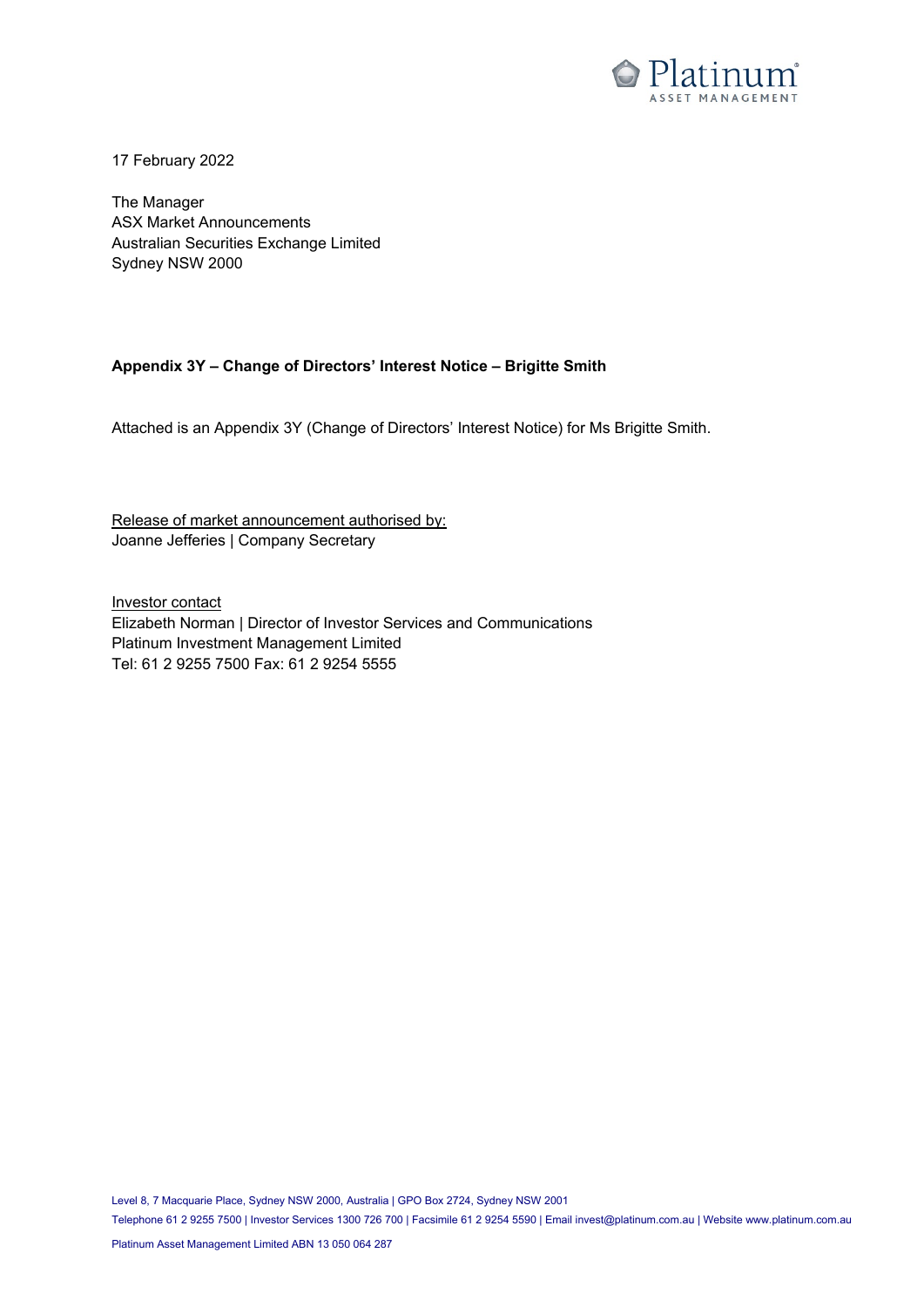#### *Rule 3.19A.2*

# **Appendix 3Y**

# **Change of Director's Interest Notice**

*Information or documents not available now must be given to ASX as soon as available. Information and documents given to ASX become ASX's property and may be made public.*

Introduced 30/09/01 Amended 01/01/11

| Name of entity | Platinum Asset Management Limited |
|----------------|-----------------------------------|
| <b>ABN</b>     | 13 050 064 287                    |

We (the entity) give ASX the following information under listing rule 3.19A.2 and as agent for the director for the purposes of section 205G of the Corporations Act.

| <b>Name of Director</b> | <b>Brigitte Smith</b> |
|-------------------------|-----------------------|
| Date of last notice     | 3 April 2018          |

### **Part 1 - Change of director's relevant interests in securities**

*In the case of a trust, this includes interests in the trust made available by the responsible entity of the trust*

Note: In the case of a company, interests which come within paragraph (i) of the definition of "notifiable interest of a director" should be disclosed in this part.

| <b>Direct or indirect interest</b>                                                                                                                  | Indirect                                                                                                                                                                  |
|-----------------------------------------------------------------------------------------------------------------------------------------------------|---------------------------------------------------------------------------------------------------------------------------------------------------------------------------|
| Nature of indirect interest<br>(including registered holder)<br>Note: Provide details of the circumstances giving rise to the relevant<br>interest. | Big Eater Pty Ltd as trustee for Brigitte<br>Smith Family A/C                                                                                                             |
| Date of change                                                                                                                                      | 16 February 2022                                                                                                                                                          |
| No. of securities held prior to change                                                                                                              | 41,666                                                                                                                                                                    |
| Class                                                                                                                                               | <b>Ordinary Shares</b>                                                                                                                                                    |
| <b>Number acquired</b>                                                                                                                              | 42,000 (of which 41,666 where<br>transferred from Big Eater Pty Ltd (as<br>trustee for Brigitte Smith) to Suppar Pty<br>Ltd and 314 were new ordinary shares<br>purchased |
| <b>Number disposed</b>                                                                                                                              | 41,666 ordinary shares (41,666 shares<br>disposed and transferred to alternative<br>registered holder, as Corporate Beneficiary<br>of the Brigitte Smith Family Trust)    |

<sup>+</sup> See chapter 19 for defined terms.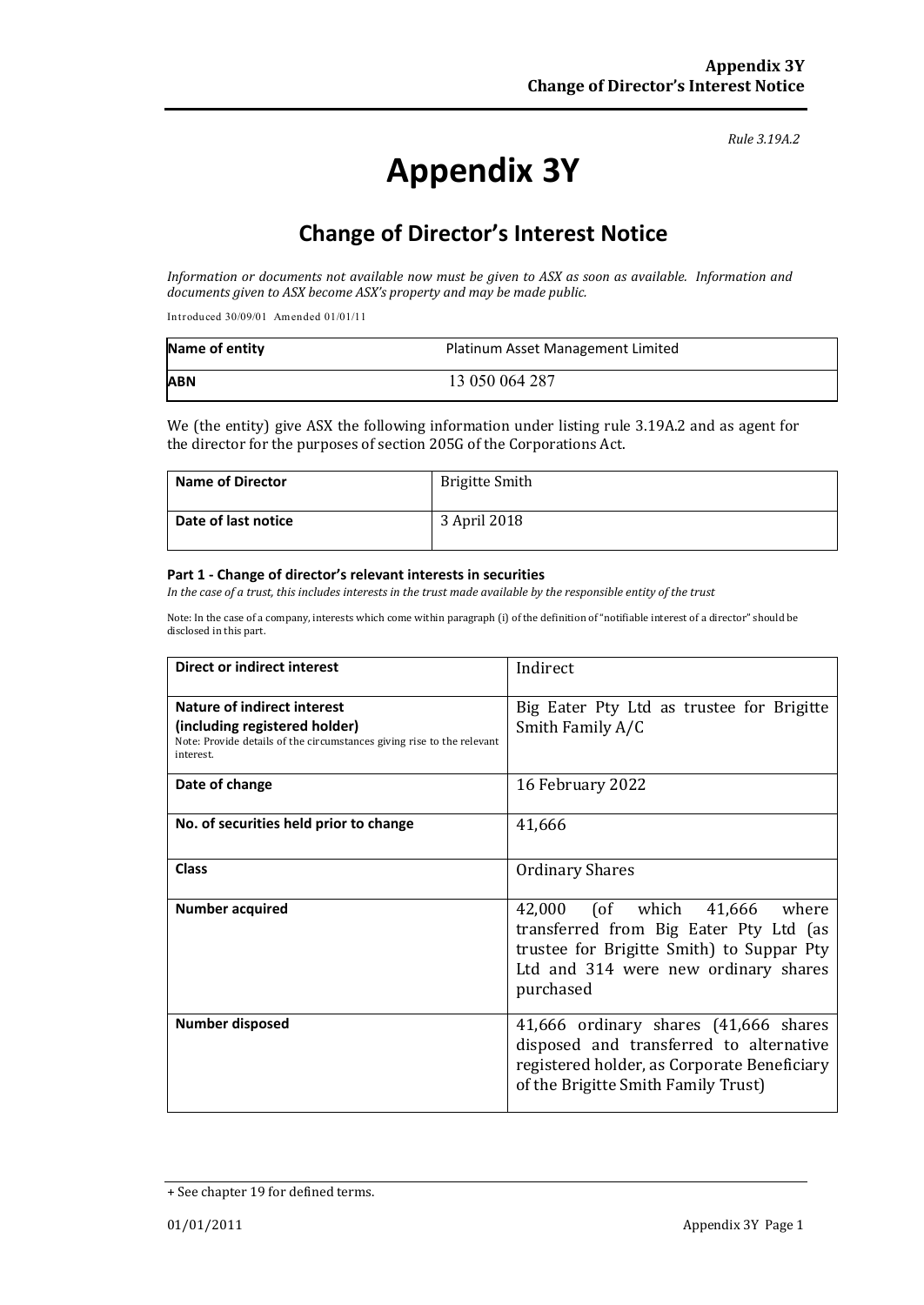| Value/Consideration<br>Note: If consideration is non-cash, provide details and estimated<br>valuation                                                                       | \$106,680 (of which \$105,414.98 was the<br>transfer to an alternative registered holder<br>and \$1,265,02 was the purchase of the 314<br>additional ordinary shares) |
|-----------------------------------------------------------------------------------------------------------------------------------------------------------------------------|-----------------------------------------------------------------------------------------------------------------------------------------------------------------------|
| No. of securities held after change                                                                                                                                         | 42,000 held by Suppar Pty Ltd                                                                                                                                         |
| Nature of change<br>Example: on-market trade, off-market trade, exercise of options, issue<br>of securities under dividend reinvestment plan, participation in buy-<br>back | On market trade of<br>transferred<br>41,666 shares<br>$\bullet$<br>tο<br>alternative registered holder<br>314 additional shares purchased.<br>$\bullet$               |

### **Part 2 – Change of director's interests in contracts**

Note: In the case of a company, interests which come within paragraph (ii) of the definition of "notifiable interest of a director" should be disclosed in this part.

| <b>Detail of contract</b>                                                                                                           | N/A |
|-------------------------------------------------------------------------------------------------------------------------------------|-----|
| <b>Nature of interest</b>                                                                                                           | N/A |
| Name of registered holder                                                                                                           | N/A |
| (if issued securities)                                                                                                              |     |
| Date of change                                                                                                                      | N/A |
| No. and class of securities to which                                                                                                | N/A |
| interest related prior to change<br>Note: Details are only required for a contract in<br>relation to which the interest has changed |     |
| Interest acquired                                                                                                                   | N/A |
| Interest disposed                                                                                                                   | N/A |
| <b>Value/Consideration</b><br>Note: If consideration is non-cash, provide details<br>and an estimated valuation                     | N/A |
| Interest after change                                                                                                               | N/A |

<sup>+</sup> See chapter 19 for defined terms.